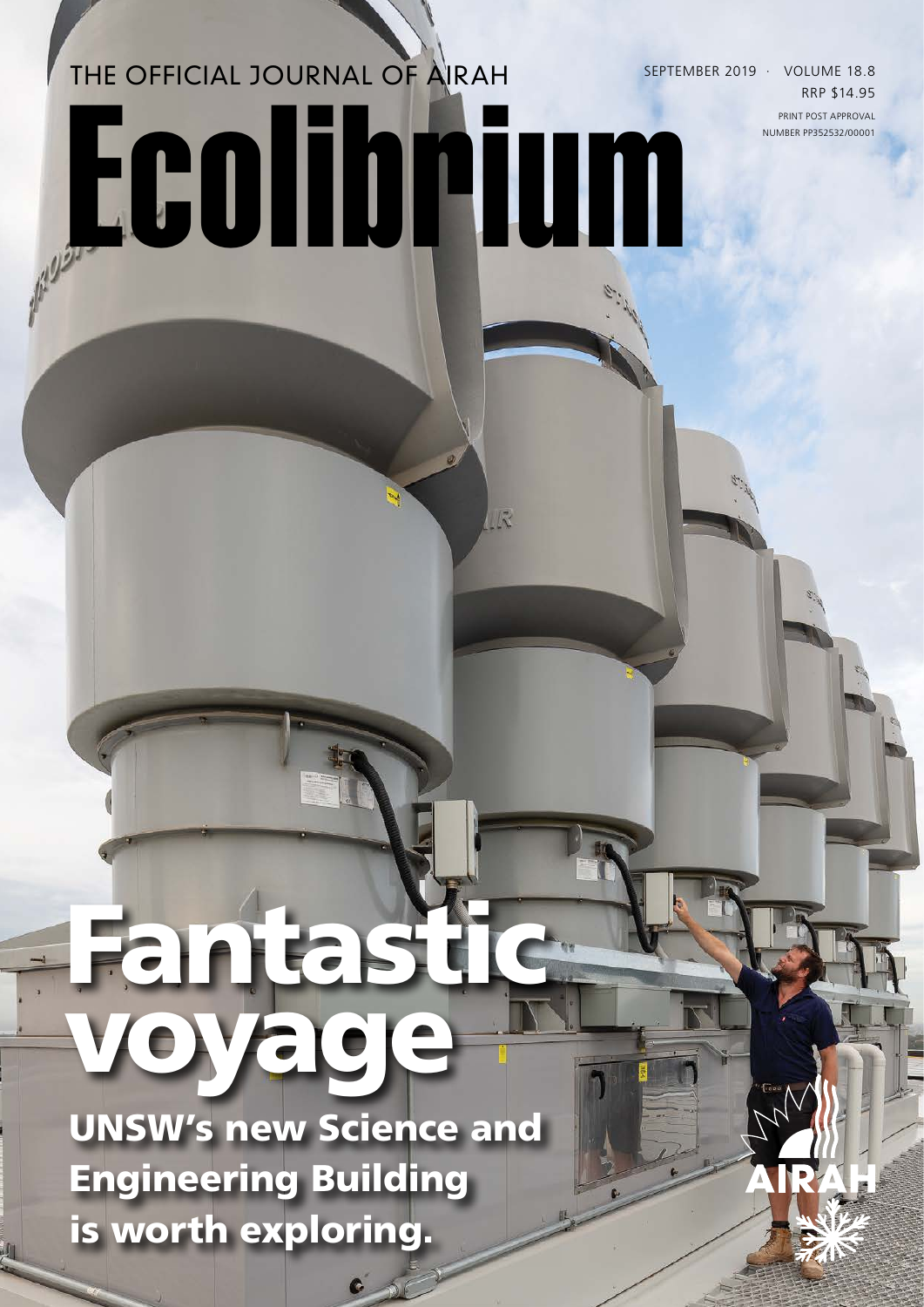AIRAH

#### MEMBER PROFILE



### **STEADFAST AND TRUE**

**Based in Adelaide, Matthew Stead, M.AIRAH, is the CEO of Resonate Consultants and Ping Services.**

#### Ecolibrium: When did you first decide you wanted to be an engineer, and how did you get to where you are today?

Matthew Stead: I was first introduced to engineering by my father, who explained the types of things that engineers did. That really grabbed my attention at a young age. I learnt more and more about engineering through high school and have been very happy about my decision.

I accidentally fell into acoustic engineering. The firm Lioined as a graduate mechanical (Bassett Consulting Engineers and later AECOM) also did acoustic engineering. I am so pleased that I had the opportunity and was mentored by Dr Peter Swift and leading acoustic engineers.



#### Eco: How would you characterise your approach to work?

MS: My philosophy is to always deliver what I say I will. I have a strong commitment to my clients, and I love to help solve their problems.

#### Eco: Do you have a checklist you always follow at the start of a project?

MS: I don't have any checklists and I believe each project is unique.

I am definitely still working on projects, and over the past three or so years have almost exclusively been working on laboratory

and electron microscope projects around Australia. I have been fortunate to work on some of Australia's most impressive laboratories in terms of their noise, vibration and electro-magnetic field requirements.

#### Eco: Are you open to new ideas, or are the old ways the best ways?

MS: My team would probably say that I am always looking at new things. I find this very satisfying and like to explore new opportunities whenever I can.

Collaboration is one of the values I hold dear. It is also one of Resonate's values.

And as for old ways of doing things, I find it frustrating when I observe people battling away – and not being efficient – especially when they could easily seek support and learn from their peers.